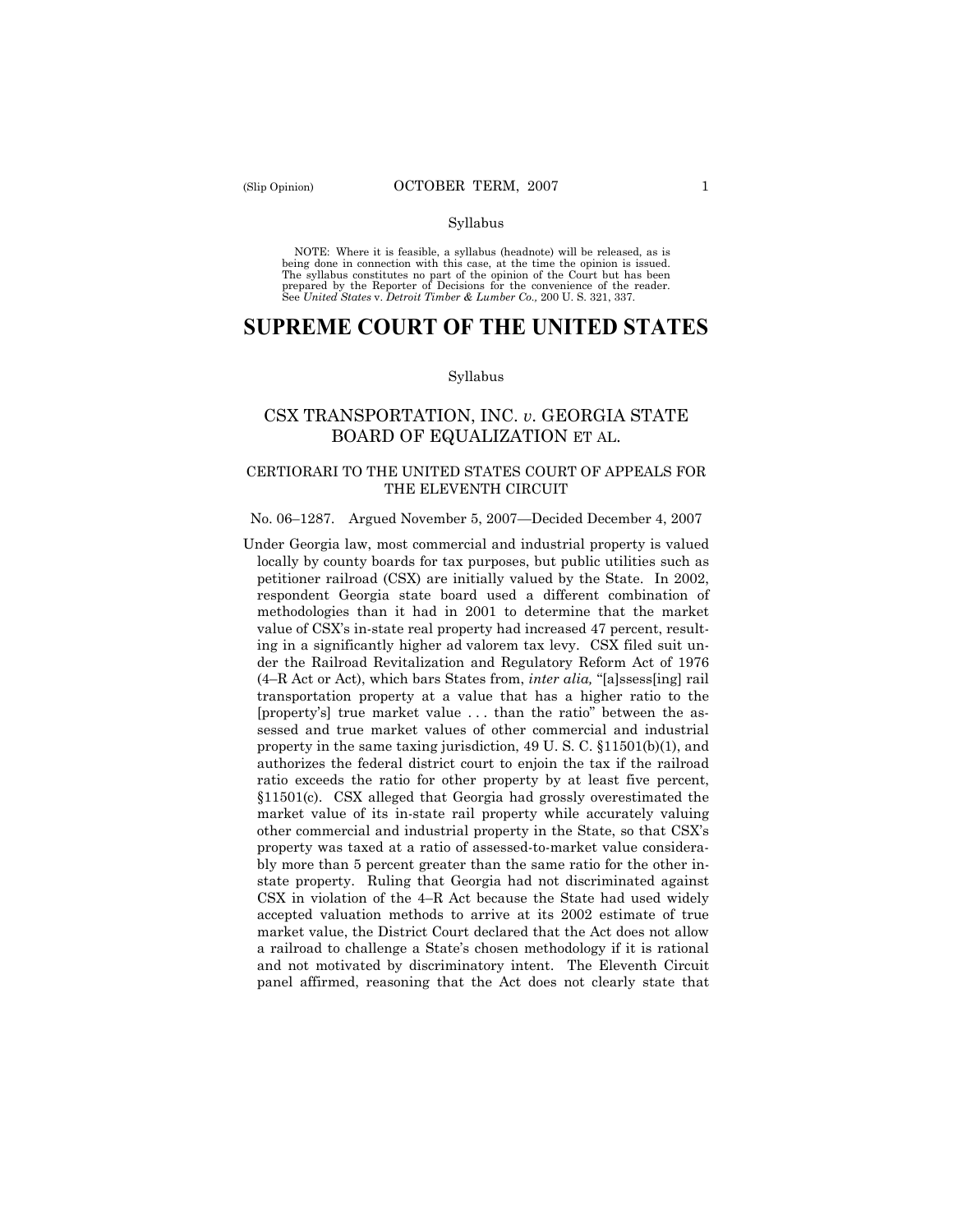# 2 CSX TRANSP., INC. *v.* GEORGIA STATE BD. OF EQUALIZATION Syllabus

railroads may challenge valuation methodologies, and that such a clear statement was required in light of the intrusion on state taxing prerogatives.

*Held:* The 4–R Act allows a railroad to attempt to show that state methods for determining the value of railroad property result in a discriminatory determination of true market value. Pp. 5–12.

 (a) The Act's language is clear. States may not tax railroad property at a ratio of assessed-to-true-market value higher than the ratio for other commercial and industrial property in the same jurisdiction. To apply the Act, district courts must calculate the true market value of in-state railroad property. A court cannot undertake the comparison of ratios the statute requires without that figure at hand, see *Burlington Northern R. Co.* v. *Oklahoma Tax Comm'n*, 481 U. S. 454, 461, and the determination of true market value may be affected by the State's choice of valuation methods. Georgia's argument that valuation methodologies must be distinguished from their application, and that the Act allows courts to question only the latter, is rejected. There is no distinction between method and application in the Act's language and no passage limiting district court factfinding as the State proposes. Georgia's position is untenable given the way market value is calculated. Valuation is not a matter of mathematics, but an applied science, even a craft. Most appraisers estimate market value by employing not one methodology but a combination because no one approach is entirely accurate, at least in the absence of an established market for the type of property at issue. The individual methods yield sometimes more, sometimes less reliable results depending on the peculiar features of the property evaluated. Given the extent to which the chosen methods can affect the determination of value, preventing courts from scrutinizing state valuation methodologies would render §11501 a largely empty command, forcing district courts to accept as "true" the market value estimate of the State, one of the parties to the litigation. States, in turn, would be free to employ appraisal techniques that routinely overestimate the market worth of railroad assets. By then levying taxes based on those overestimates, States could implement the very discriminatory taxation Congress sought to eradicate. Courts would be powerless to stop them, and the Act would ultimately guarantee railroads nothing more than mathematically accurate discriminatory taxation.

 The State's warning that allowing railroads to introduce their own valuation estimates based on different methodologies will inevitably lead to a futile clash of experts, which courts will have no reasonable way to settle, is not compelling, given that Congress was not similarly troubled. Rather, Congress directed courts to find true market value, however elusive, making that value the objective benchmark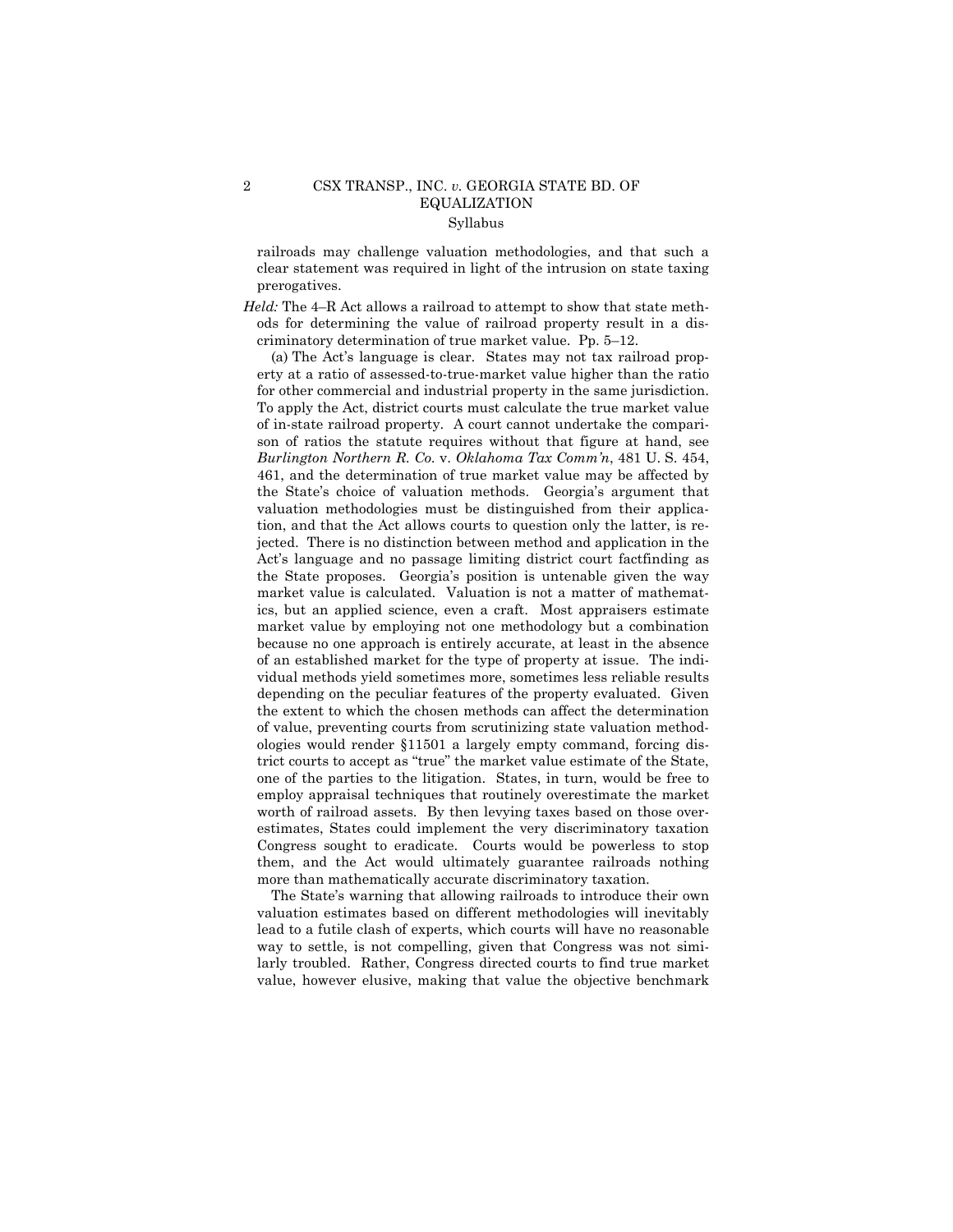### Syllabus

for courts' evaluation. Property valuation, though admittedly complex, is at bottom just "an issue of fact about possible market prices," *Suitum* v. *Tahoe Regional Planning Agency*, 520 U. S. 725, 741, an issue district courts are used to addressing. In light of the statute's directive making true market value a factual question to be determined by the district court, what Georgia really seeks is to limit the types of evidence courts may consider as part of their factual inquiry. Had Congress intended to impose such a limit, it could easily have included language insulating the State's chosen methodologies from judicial scrutiny. It did not. Pp. 5–9.

 (b) The State argues that any interpretation of the Act allowing courts to question state valuation methods ignores the background principles of federalism against which the statute was enacted. Even if important state policy questions are intertwined with the selection of a valuation methodology, however, Congress clearly permitted courts to question such methodologies when it banned discriminatory assessment ratios and made true market value a question to be litigated in federal court. *Department of Revenue of Ore.* v. *ACF Industries, Inc.*, 510 U. S. 332, 343–344, distinguished. The Court also disagrees with Georgia's claim that the Court's interpretation will destroy the States' discretion to choose their own valuation methodologies. A State may use whatever method it likes, so long as the result is not discriminatory in violation of the Act. Pp. 9–12.

472 F. 3d 1281, reversed.

ROBERTS, C. J., delivered the opinion for a unanimous Court.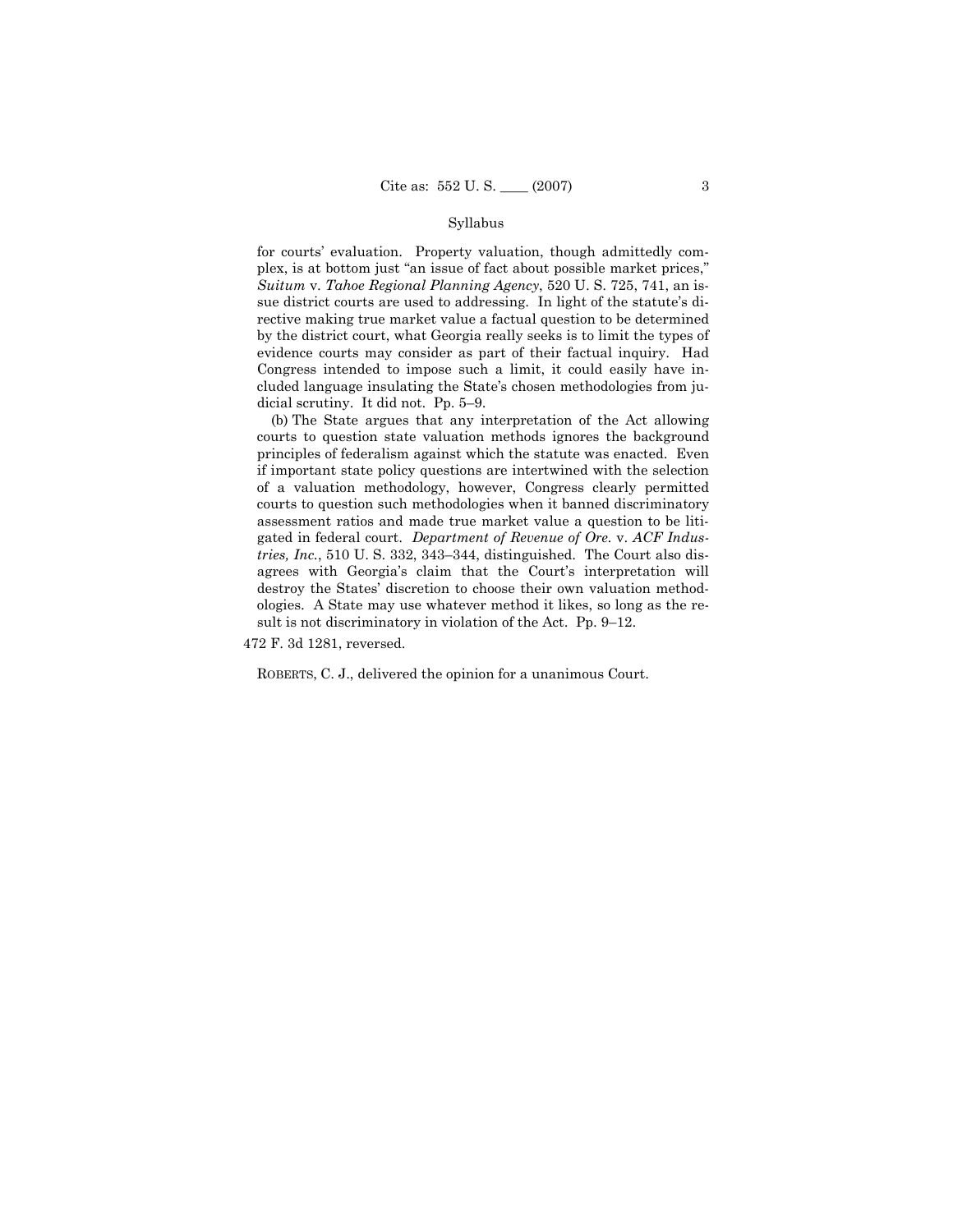NOTICE: This opinion is subject to formal revision before publication in the preliminary print of the United States Reports. Readers are requested to notify the Reporter of Decisions, Supreme Court of the United States, Washington, D. C. 20543, of any typographical or other formal errors, in order that corrections may be made before the preliminary print goes to press.

## **SUPREME COURT OF THE UNITED STATES**  $\frac{1}{2}$  , where  $\frac{1}{2}$

### No. 06–1287  $\frac{1}{2}$  ,  $\frac{1}{2}$  ,  $\frac{1}{2}$  ,  $\frac{1}{2}$  ,  $\frac{1}{2}$  ,  $\frac{1}{2}$

# CSX TRANSPORTATION, INC., PETITIONER *v.* GEORGIA STATE BOARD OF EQUALIZATION ET AL.

# ON WRIT OF CERTIORARI TO THE UNITED STATES COURT OF APPEALS FOR THE ELEVENTH CIRCUIT

### [December 4, 2007]

 CHIEF JUSTICE ROBERTS delivered the opinion of the Court.

 The Railroad Revitalization and Regulatory Reform Act prohibits States from discriminating against railroads by taxing railroad property more heavily than other commercial property in the State. Two decades ago, we held that this statute permits an aggrieved railroad to challenge a State's valuation of its property for tax purposes. *Burlington Northern R. Co.* v. *Oklahoma Tax Comm'n,* 481 U. S. 454, 462 (1987). Because the railroad in that case challenged only the State's *application* of its valuation methods, we expressly reserved the question whether a railroad may challenge the State's methods themselves. We answer that question today, and hold that railroads may challenge state methods for determining the value of railroad property, as well as how those methods are applied. The statute provides for nothing less.

Congress enacted the Railroad Revitalization and Regu-

I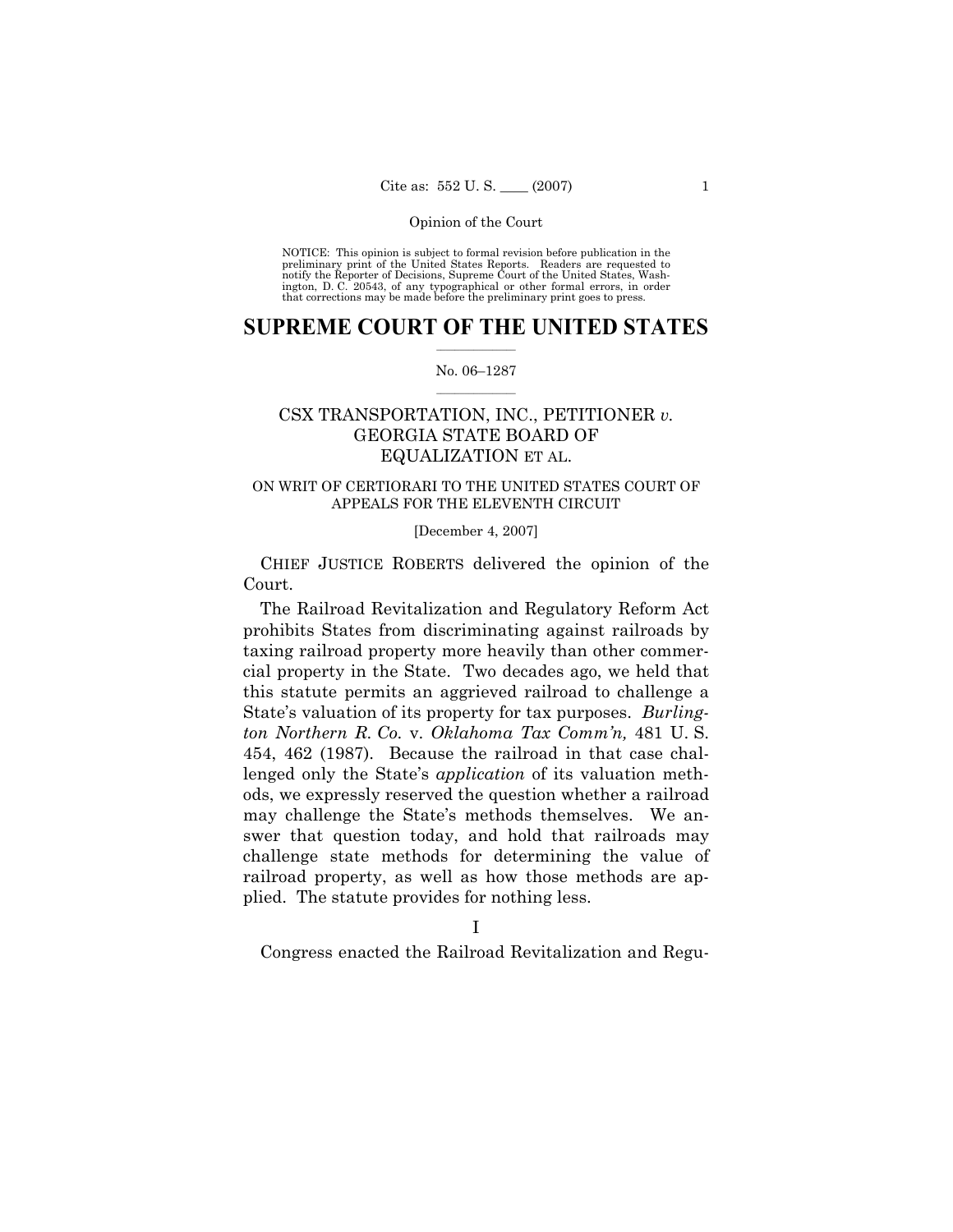latory Reform Act in 1976. 90 Stat. 31.1 Called the "4–R Act" for brevity, the law aimed to halt the economic decline of the rail industry by, among other means, barring "discriminatory state taxation of railroad property." *Burlington Northern*, *supra*, at 457; see also *Department of Revenue of Ore.* v. *ACF Industries, Inc.*, 510 U. S. 332, 336 (1994). The 4–R Act prohibits four separate forms of discriminatory state taxation of railroads.2 Only the first is at issue here: States, the Act provides, may not "[a]ssess rail transportation property at a value that has a higher ratio to the [property's] true market value . . . than the ratio" between the assessed and true market values of other commercial and industrial property in the same taxing jurisdiction. 49 U.S.C.  $\S11501(b)(1)$ . If the railroad ratio exceeds the ratio for other property by at least five percent, the district court may enjoin the tax.

——————

<sup>&</sup>lt;sup>1</sup>The portion of the Act that concerns us here, Section 306, was originally codified at 49 U. S. C. §26c (1976 ed.). In 1978, Congress recodified it at 49 U. S. C. §11503 (1976 ed., Supp. II). Congress recodified it again in 1995, without substantive change, this time as §11501. For convenience, all references to the statute are to the text of §11501. 2Section 11501 reads, in relevant part:

 <sup>&</sup>quot;(b) The following acts unreasonably burden and discriminate against interstate commerce, and a State, subdivision of a State, or authority acting for a State or subdivision of a State may not do any of them:

 <sup>&</sup>quot;(1) Assess rail transportation property at a value that has a higher ratio to the true market value of the rail transportation property than the ratio that the assessed value of other commercial and industrial property in the same assessment jurisdiction has to the true market value of the other commercial and industrial property.

 <sup>&</sup>quot;(2) Levy or collect a tax on an assessment that may not be made under paragraph (1) of this subsection.

 <sup>&</sup>quot;(3) Levy or collect an ad valorem property tax on rail transportation property at a tax rate that exceeds the tax rate applicable to commercial and industrial property in the same assessment jurisdiction.

 <sup>&</sup>quot;(4) Impose another tax that discriminates against a rail carrier providing transportation subject to the jurisdiction of the Board under this part."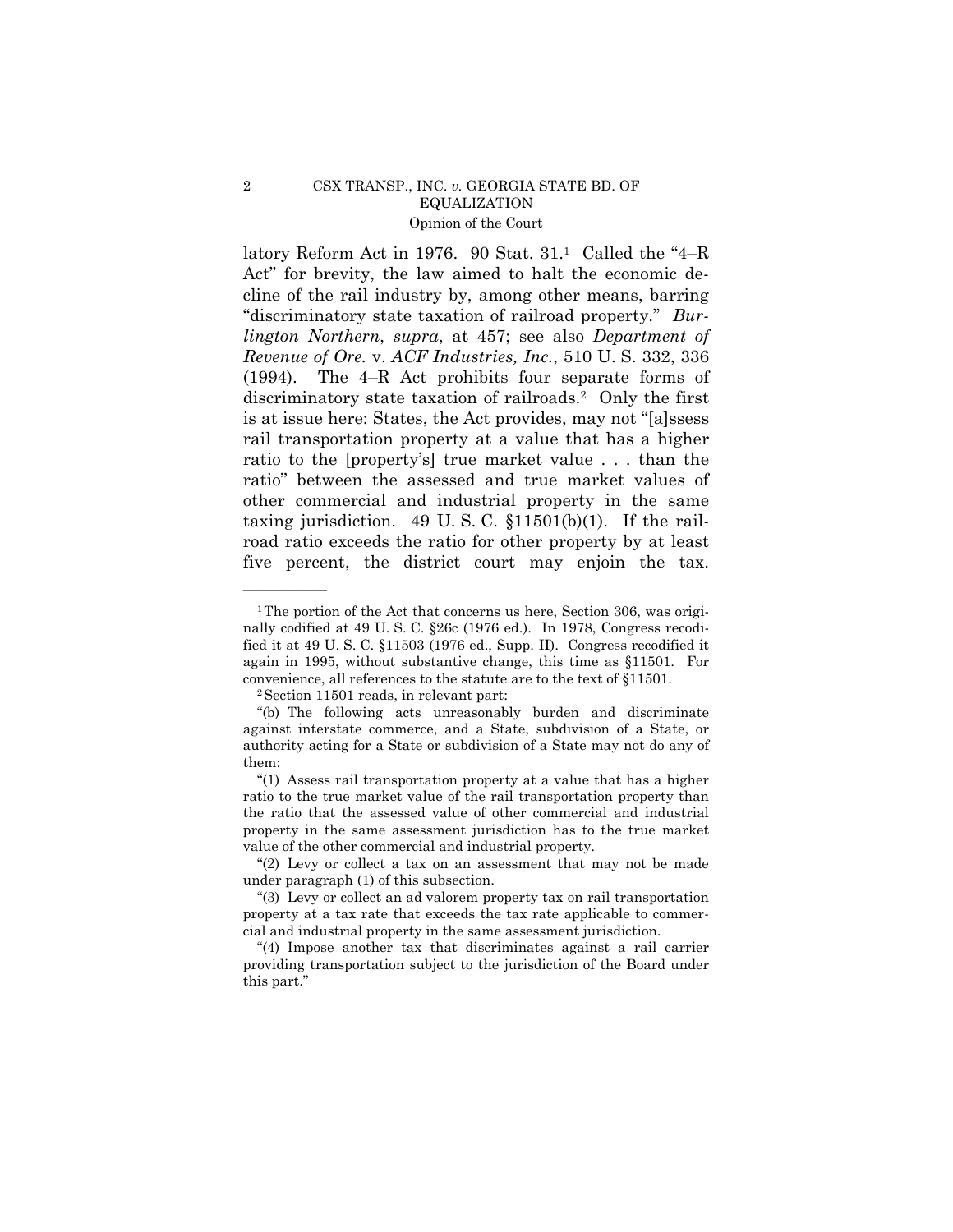# §11501(c).3

——————

 Petitioner CSX Transportation, Inc., is a freight rail carrier with multiple routes across the State of Georgia. As a consequence, it is subject to Georgia's ad valorem tax on real property. Under Georgia law, most commercial and industrial property is valued locally by county boards. Public utilities such as railroads, however, are initially valued by the State, which then certifies the proposed valuations to the county boards for adoption or alteration. In 2001, Georgia's State Board of Equalization, a respondent here, put CSX's ad valorem tax liability at \$4.6 million. A year later, the State's appraiser used a different combination of methodologies to determine the market

<sup>3</sup>Section 11501(c) provides:

 <sup>&</sup>quot;Notwithstanding section 1341 of title 28 and without regard to the amount in controversy or citizenship of the parties, a district court of the United States has jurisdiction, concurrent with other jurisdiction of courts of the United States and the States, to prevent a violation of subsection (b) of this section. Relief may be granted under this subsection only if the ratio of assessed value to true market value of rail transportation property exceeds by at least 5 percent the ratio of assessed value to true market value of other commercial and industrial property in the same assessment jurisdiction. The burden of proof in determining assessed value and true market value is governed by State law. If the ratio of the assessed value of other commercial and industrial property in the assessment jurisdiction to the true market value of all other commercial and industrial property cannot be determined to the satisfaction of the district court through the random-sampling method known as a sales assessment ratio study (to be carried out under statistical principles applicable to such a study), the court shall find, as a violation of this section—

 <sup>&</sup>quot;(1) an assessment of the rail transportation property at a value that has a higher ratio to the true market value of the rail transportation property than the assessed value of all other property subject to a property tax levy in the assessment jurisdiction has to the true market value of all other commercial and industrial property; and

 <sup>&</sup>quot;(2) the collection of an ad valorem property tax on the rail transportation property at a tax rate that exceeds the tax ratio rate applicable to taxable property in the taxing district."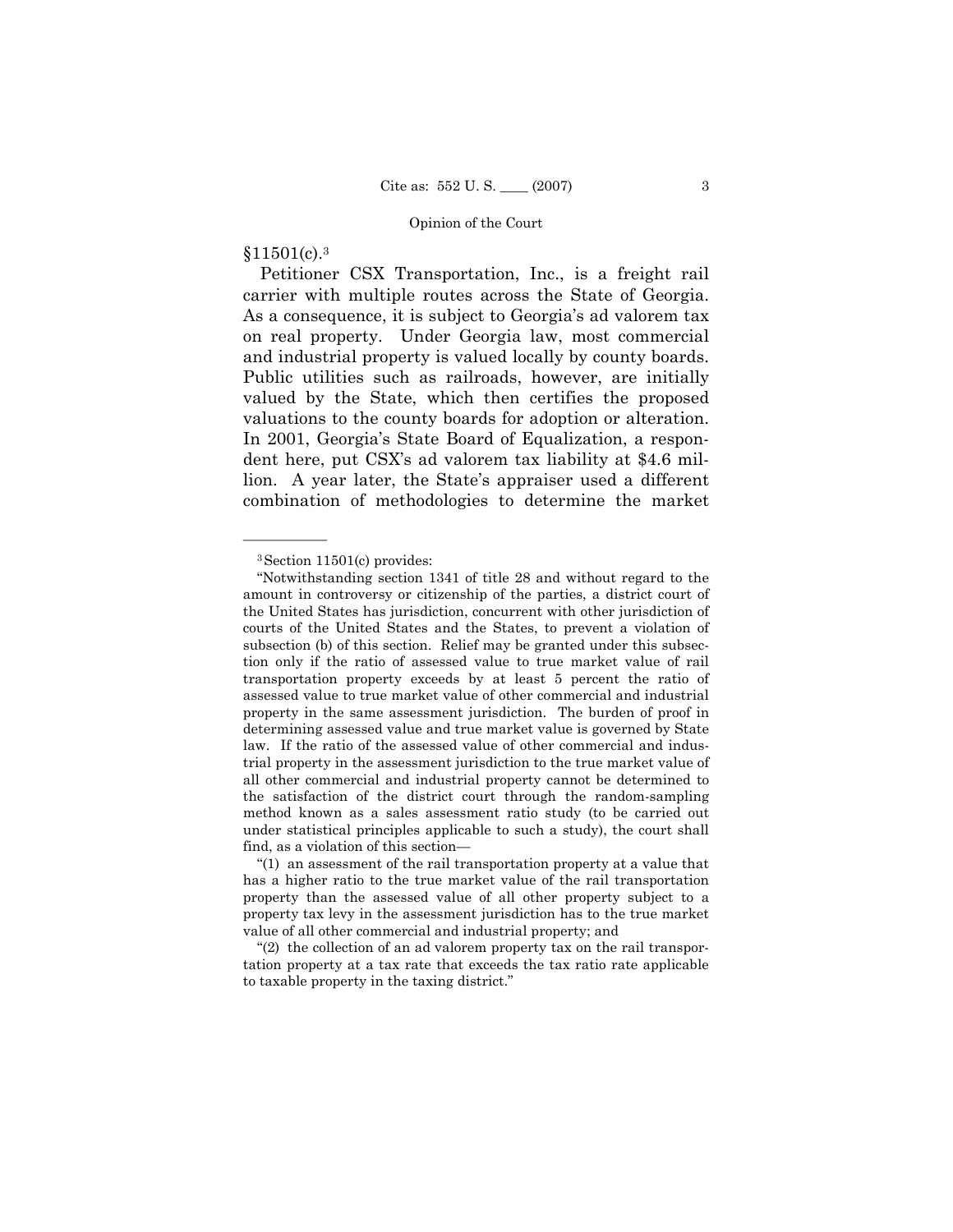value of CSX's in-state property.4 The result was a significantly higher tax levy. The State estimated the railroad's 2002 market value at approximately \$7.8 billion, 472 F. 3d 1281, 1285 (CA11 2006), a 47 percent increase over the previous year. That brought the assessed value of CSX's Georgia property to \$514.9 million, for a final property tax bill of \$6.5 million. Brief for Petitioner 15.

 CSX filed suit in the United States District Court for the Northern District of Georgia, contending that the State's 2002 tax assessment violated the 4–R Act. The railroad alleged that Georgia had grossly overestimated the market value of its in-state property while accurately valuing other commercial and industrial property in the State. The result, according to CSX, was that its rail property was taxed at a ratio of assessed-to-market value considerably more than 5 percent greater than the same ratio for the other property in the State.

 To make its case, CSX submitted the testimony of its own expert appraiser, who relied on a combination of valuation methods different from those used by the appraiser for Georgia. The CSX appraiser calculated the 2002 market value of the railroad's property to be \$6 billion, not the \$7.8 billion figure used by the State. 472 F. 3d, at 1285–1286. CSX maintained that the state appraiser's valuation methodologies were flawed, and urged the District Court to accept the market value estimated by its expert as more accurate.

——————

<sup>4</sup>Georgia assesses public utilities using the "unit rule." Under this rule, "an appraiser first determines the value of all assets of an entity, regardless of location," then multiplies "by the percentage of the entity located within [the State] to determine what portion of the value of the company should be allocated to the state." 472 F. 3d 1281, 1283 (CA11 2006). The parties agree the unit rule is the appropriate rule for valuing CSX's property. There are, however, numerous methods available to value property under the unit rule, and many of these methods themselves have multiple variations. See *id.*, at 1284.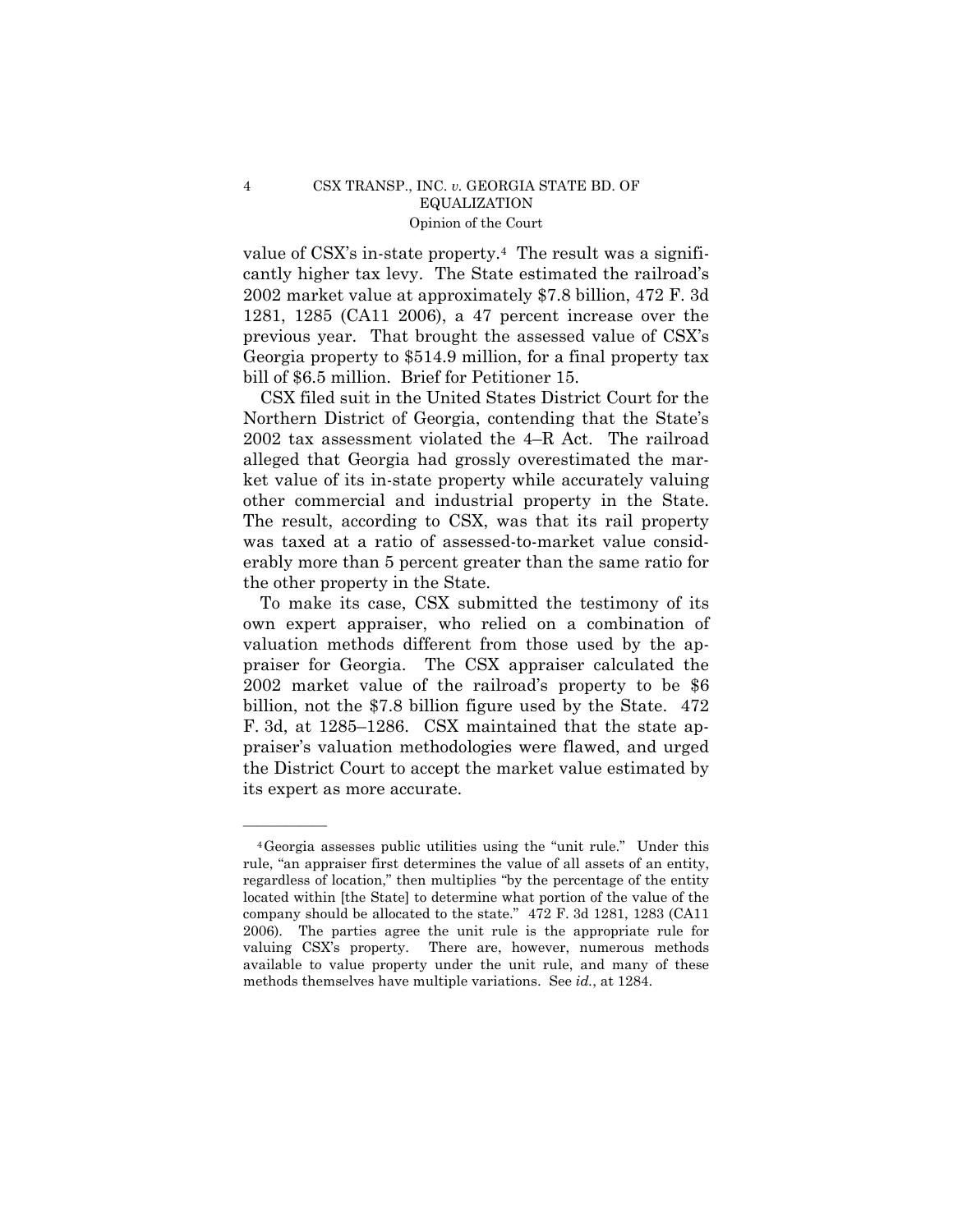The District Court refused to do so. Following a bench trial, the court ruled Georgia had not discriminated against CSX in violation of the 4–R Act because the State had used widely accepted valuation methods to arrive at its estimate of true market value. 448 F. Supp. 2d 1330, 1341 (ND Ga. 2005). In the judgment of the District Court, the Act "does not generally allow a railroad to challenge the state's chosen methodology," as long as the State's methods are rational and not motivated by discriminatory intent. *Ibid*.

 A divided panel of the Court of Appeals for the Eleventh Circuit affirmed. 472 F. 3d 1281 (2006). The majority reasoned that the "text of the Act does not clearly state that railroads may challenge valuation methodologies," and that such a clear statement was required in light of the intrusion on state taxing prerogatives. *Id.*, at 1289. Judge Fay dissented. *Id.*, at 1292. Recognizing the division on this question among the Circuits, compare *Consolidated Rail Corp.* v. *Hyde Park*, 47 F. 3d 473, 481–482 (CA2 1995) (a railroad may challenge a State's valuation methodology), and *Burlington Northern R. Co.* v. *Department of Revenue of Wash.*, 23 F. 3d 239, 240–241 (CA9 1994) (same), with *Chesapeake Western Ry.* v. *Forst*, 938 F. 2d 528, 531 (CA4 1991) (a railroad may not challenge a State's valuation methodology), and 472 F. 3d, at 1289 (decision below), we granted certiorari, 550 U. S. \_\_\_ (2007), and now reverse.

II

 "[T]he language of §1150[1] plainly declares the congressional purpose." *Burlington Northern*, 481 U. S., at 461. States may not tax railroad property at a ratio of assessed-to-true-market value higher than the ratio for other commercial and industrial property in the same jurisdiction. In order to apply the Act, district courts must calculate the true market value of in-state railroad prop-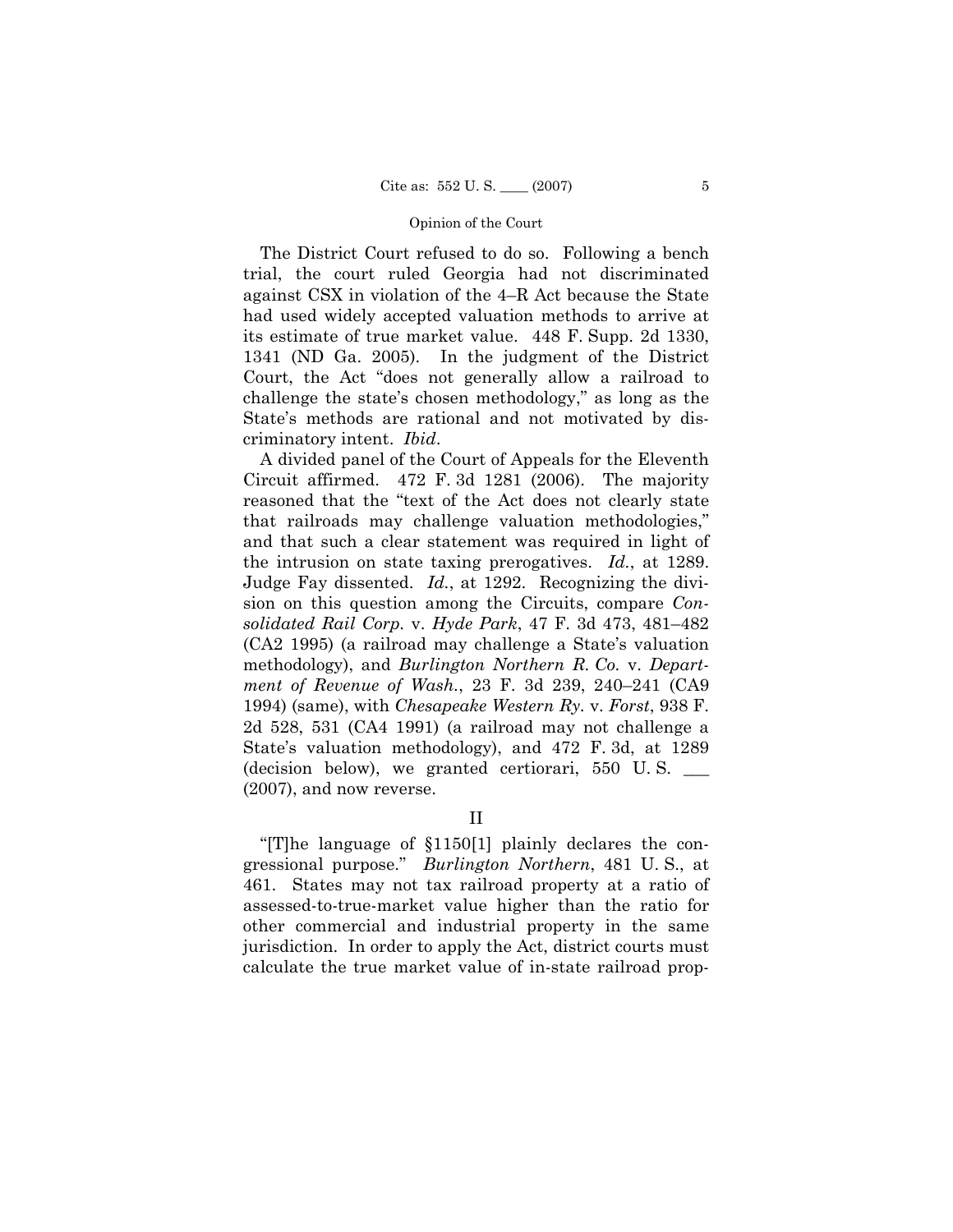erty. A court cannot undertake the comparison of ratios the statute requires without that figure at hand. We said as much in *Burlington Northern*: "It is clear from [the Act's] language that in order to compare the actual assessment ratios, it is necessary to determine what the 'true market values' are." *Ibid*.

 We do not see how a court can go about determining true market value if it may not look behind the State's choice of valuation methods. Georgia insists there is a clear and important distinction between valuation methodologies and their application. As the State would have it, the statute allows courts to question only the latter. We find no distinction between method and application in the language of the Act, and see no passage limiting district court factfinding in the manner the State proposes. The total lack of textual support for Georgia's position is not surprising. The dichotomy the State presses would eviscerate the statute by forcing courts to defer to the valuation estimate of the State, when discriminatory taxation by States was the very evil the Act aimed to ban.

 Georgia's position is untenable given the way market value is calculated. Valuation is not a matter of mathematics, as if the district court could prevent discriminatory taxation simply by doublechecking the State's assessment equations. Rather, the calculation of true market value is an applied science, even a craft. Most appraisers estimate market value by employing not one methodology but a combination. These various methods generate a range of possible market values which the appraiser uses to derive what he considers to be an accurate estimate of market value, based on careful scrutiny of all the data available. Appraisal Institute, The Appraisal of Real Estate 49 (12th ed. 2001).

 Georgia's appraiser in the instant case, for example, used three different valuation techniques—the discounted cashflow approach, a market multiple approach, and a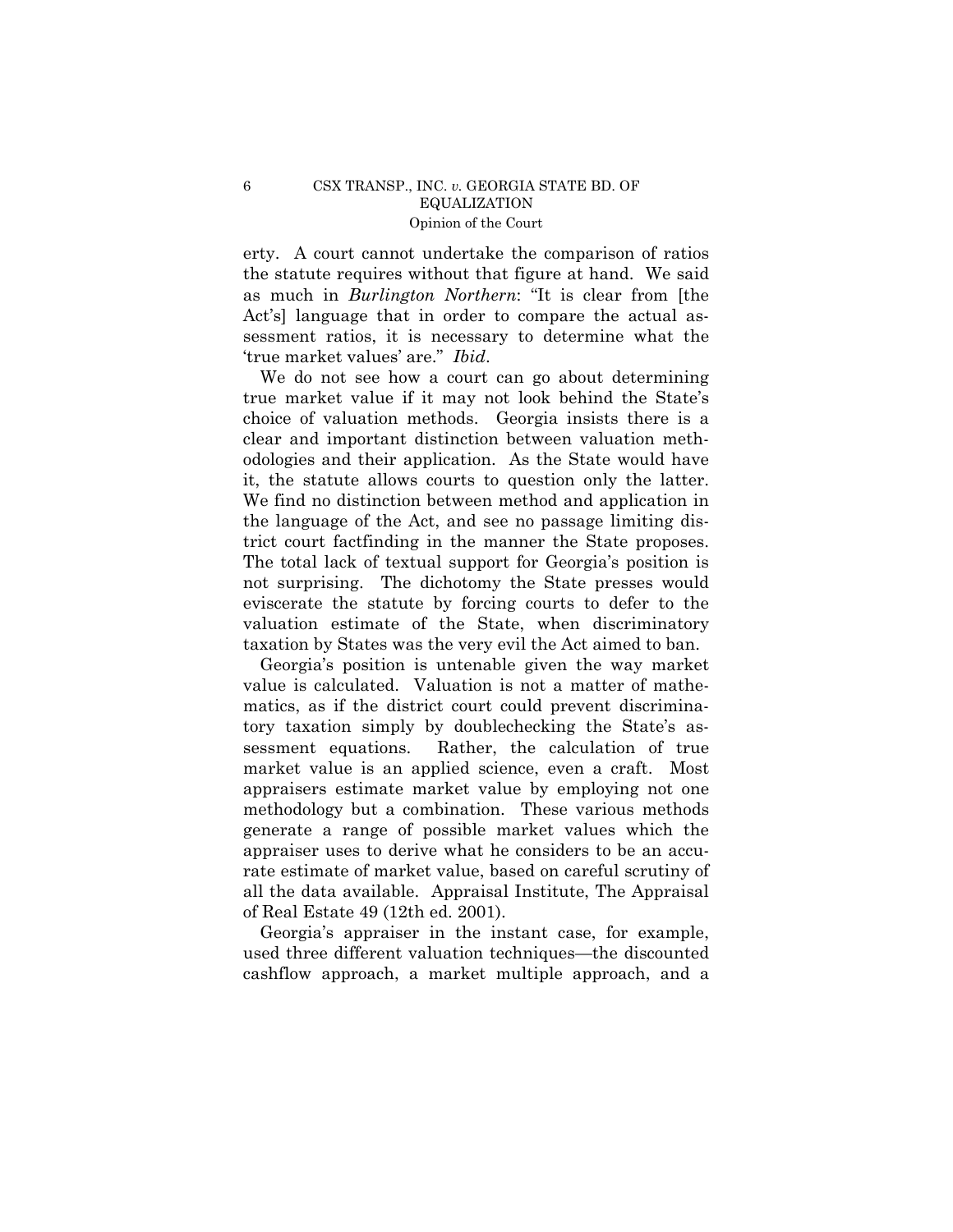stock and debt approach. He derived five values from these three methods, ranging from \$8.126 billion to \$12.346 billion. After selecting a number at the low end of the range and then subtracting another \$400 million to account for intangible property not subject to ad valorem taxation, he settled on \$7.8 billion as his final estimate of the true market value. 472 F. 3d, at 1284–1285.

 Appraisers typically employ a combination of methods because no one approach is entirely accurate, at least in the absence of an established market for the type of property at issue. The individual methods yield sometimes more, sometimes less reliable results depending on the peculiar features of the property evaluated. As the variation in the state appraiser's market-value range reveals, different methods can produce substantially different estimates. W. Kinnard, Income Property Valuation: Principles and Techniques of Appraising Income-Producing Real Estate 52 (1971).

 Given the extent to which the chosen methods can affect the determination of value, preventing courts from scrutinizing state valuation methodologies would render §11501 a largely empty command. It would force district courts to accept as "true" the market value estimated by the State, one of the parties to the litigation. States, in turn, would be free to employ appraisal techniques that routinely overestimate the market worth of railroad assets. By then levying taxes based on those overestimates, States could implement the very discriminatory taxation Congress sought to eradicate. On Georgia's reading of the statute, courts would be powerless to stop them, and the Act would ultimately guarantee railroads nothing more than mathematically accurate discriminatory taxation. We do not find this interpretation compelling. Instead, we agree with Judge Fay in dissent below: "Since the objective of any methodology is a determination of *true market value*, a railroad should be allowed to challenge the method[s]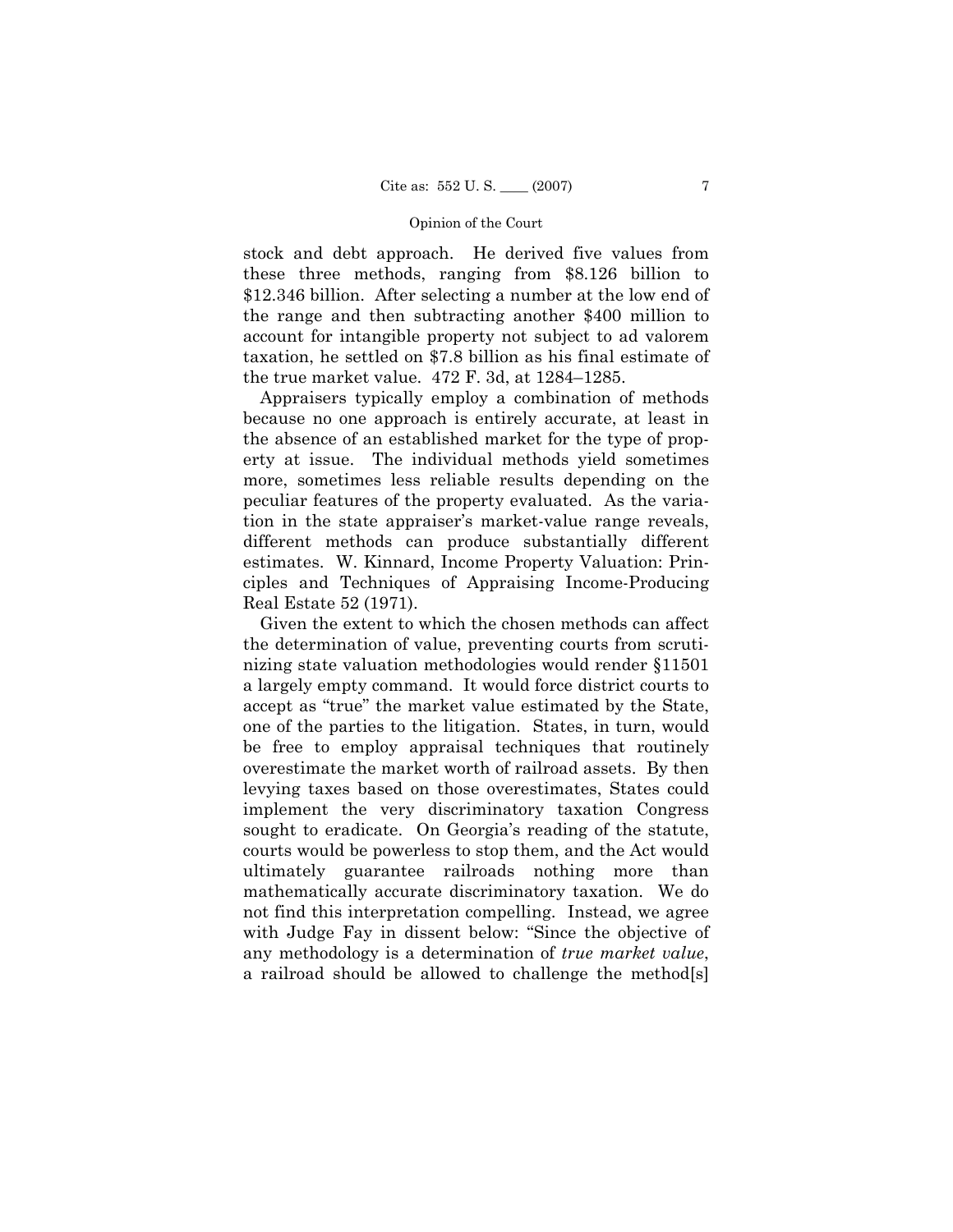used [by the State] in an attempt to prove that the result . . . was not the *true market value* of its property." 472 F. 3d, at 1294.

 The State agrees that it may not be possible to fix true market value with any precision. But it draws a different conclusion from this premise. Because any number of estimates are plausible, Georgia argues, the court is as likely to get an accurate result by verifying the application of the State's methods—so long as they are broadly reasonable—as it is by employing another method altogether. The State warns that allowing railroads to introduce their own valuation estimates based on different methodologies will inevitably lead to a futile clash of experts, which courts will have no reasonable way to settle. At least one of the Courts of Appeals shares this concern. See *Chesapeake Western*, 938 F. 2d, at 532 ("There is no absolute way to test the assertions of competing valuations . . ." (internal quotation marks and brackets omitted)).

 Congress was not similarly troubled. It directed courts to find true market value, however elusive. It made that value the objective benchmark for courts' evaluation of state taxes on railroad property. True market value may well not be a single, precise number, but Congress obviously believed it was susceptible to judicial inquiry and that some approximations were better than others.

 Georgia's grim prophecies notwithstanding, the inquiry the statute mandates is not unfamiliar to courts. Valuation of property, though admittedly complex, is at bottom just "an issue of fact about possible market prices," *Suitum* v. *Tahoe Regional Planning Agency*, 520 U. S. 725, 741 (1997), an issue district courts are used to addressing. Railroad property is not frequently sold, but "determinations of market value are routinely made in judicial proceedings without the benefit of a market transaction." *Id.*, at 742. The District Court in this case made clear that it knew how to find true market value: "In a more typical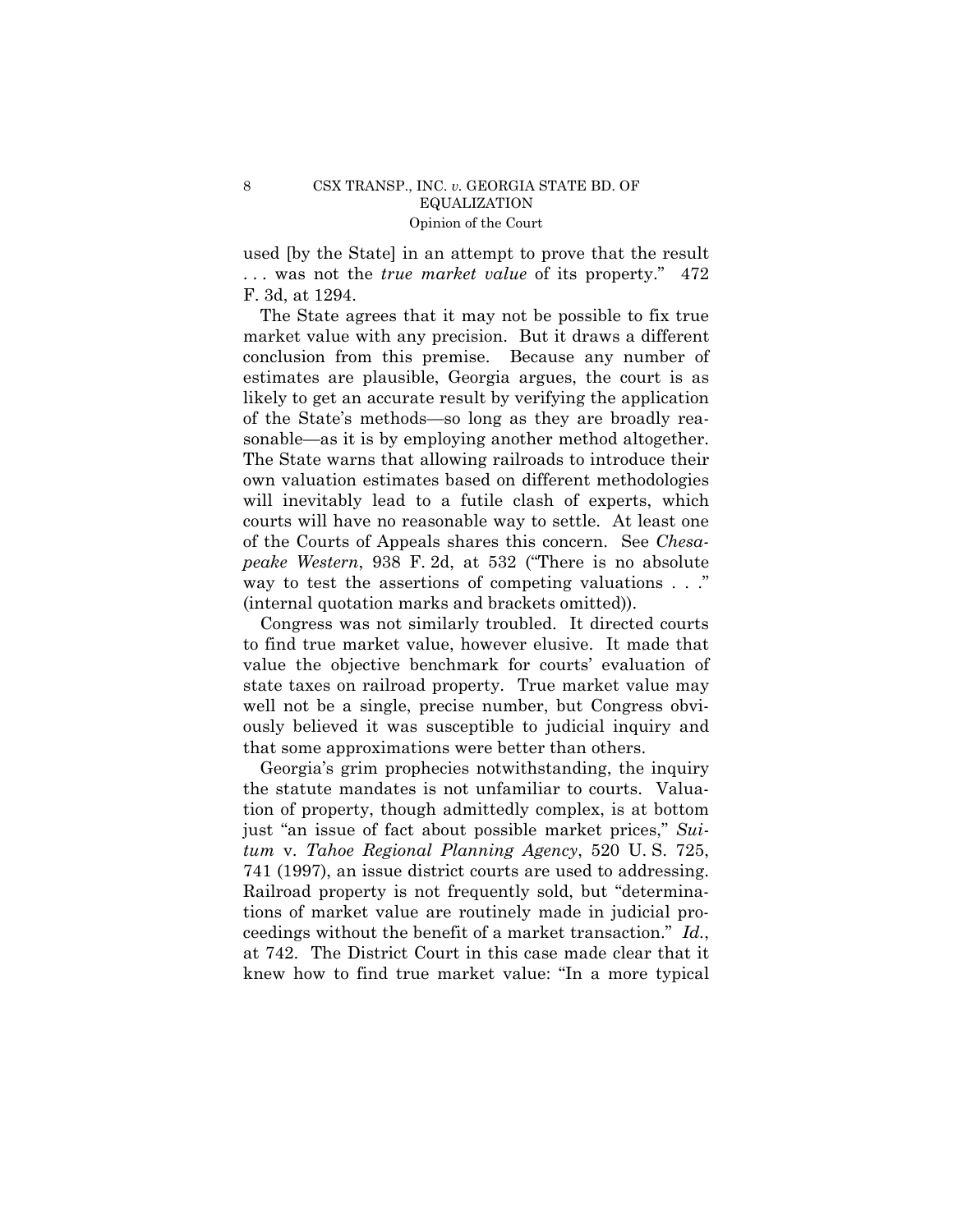case, the court would look at both [the railroad expert's] appraisal and [the State's] appraisal to determine the true market value of [the railroad]." 448 F. Supp. 2d, at 1338, n. 8. It refused to do so not because true market value is inherently elusive, but because it believed the Act did not allow it to question the State's methods.

 In light of the statute's directive making true market value a factual question to be determined by the district court, what Georgia is really asking for is a limitation on the types of evidence courts may consider as part of their factual inquiry. If Congress had wanted to impose such a limit by reserving to States the prerogative of selecting which valuation methods may be used, it surely could have done so. Out of deference to the States, for example, §11501(c) provides that "[t]he burden of proof in determining . . . true market value [shall be] governed by State law." Congress could easily have included similar language insulating the State's chosen methodologies from judicial scrutiny. It did not. Like Oklahoma's argument in *Burlington Northern*, Georgia's position in this case ultimately "depends upon the addition of words to a statutory provision which is complete as it stands." 481 U. S*.*, at 463. We decline to find distinctions in the statute where they do not exist, especially where, as here, those distinctions would thwart the law's operation.

# III

 Considering the clarity of the statute, we are tempted to leave the discussion at that. "When we find the terms of a statue unambiguous, judicial inquiry is complete . . . ." *Rubin* v. *United States*, 449 U. S. 424, 430 (1981). Georgia, however, lodges two objections to our interpretation, each of which merits a reply. First, the State argues that any interpretation of the Act allowing courts to question state valuation methods ignores the background principles of federalism against which the statute was enacted. The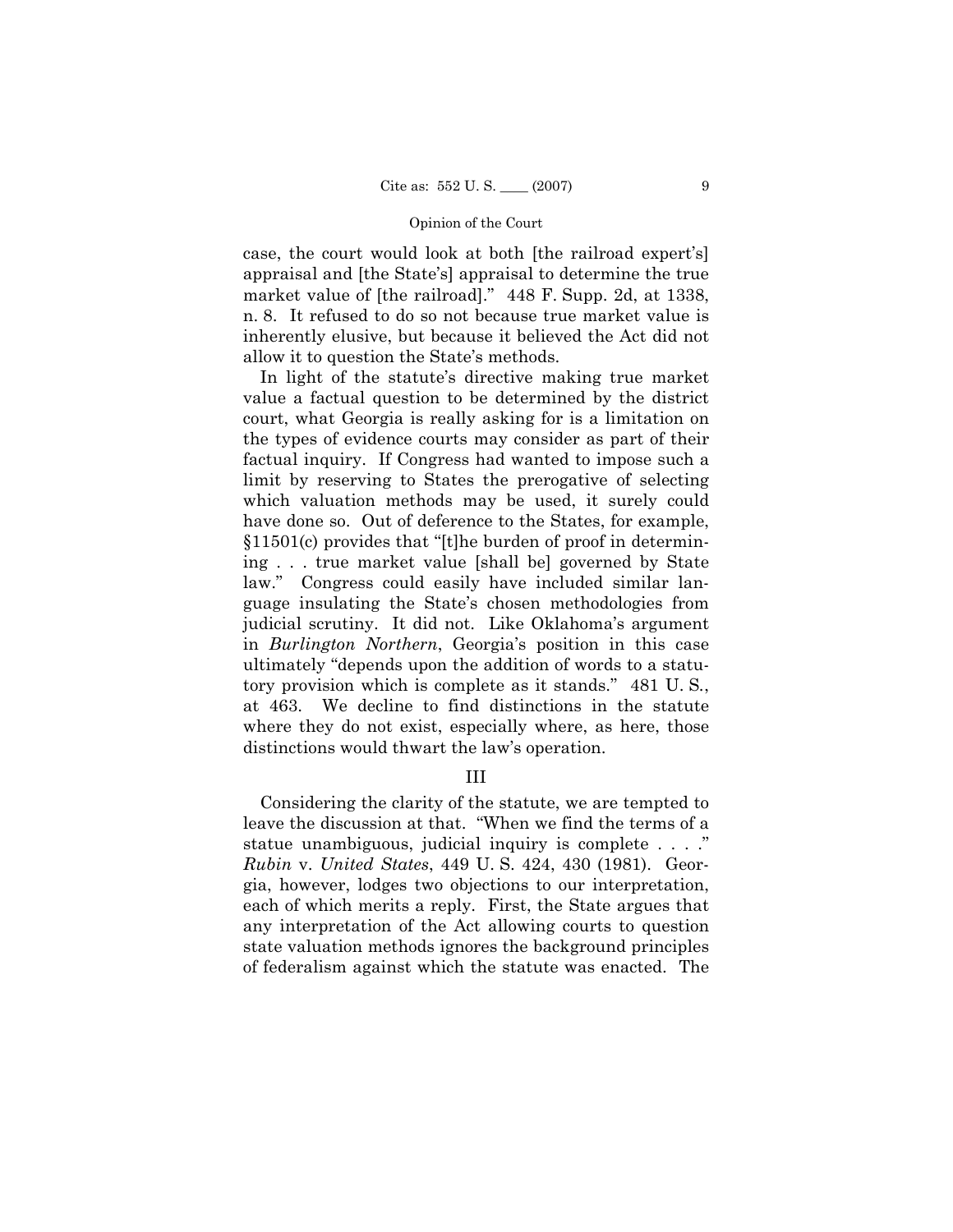majority below expressed a similar concern. "The selection of a valuation methodology," it ruled, "is part of th[e] fundamental power of a state [to tax]," 472 F. 3d, at 1288, and should not be limited absent a clear statement from Congress. We have long held that the means States adopt to collect their taxes "should be interfered with as little as possible." *Dows* v. *Chicago*, 11 Wall. 108, 110 (1871). But we are persuaded that allowing railroads to challenge a State's valuation methodologies has been clearly authorized by the terms of the 4–R Act.

 As an initial matter, we question Georgia's contention that its selection of valuation methodologies is an important state policy choice intimately connected to its tax power. Georgia does not prescribe any particular methodology as a matter of state law. Its appraisers use different methodologies in different combinations, as they see fit. See 472 F. 3d, at 1284–1285 (explaining that the state appraiser employed multiple methods and selected a value according to his best judgment). This suit, in fact, is the result of an individual appraiser's decision to employ a different combination of assessment techniques than that used by his immediate predecessors. The methods he selected were his choice, not the dictate of any state statute or regulation. *Ibid*.

 But even if important questions of state policy are, as the Eleventh Circuit believed, "intertwined with the selection of a valuation methodology," *id.*, at 1288, judicial scrutiny of those methodologies is authorized by the 4–R Act's clear command to find true market value. As we explained above, the power to calculate true market value necessarily includes the power to look behind a State's valuation methods. That the statute should vest this authority in the Nation's courts is hardly surprising, given Congress's conclusion that the States were assessing railroad property unfairly.

Our decision in *Department of Revenue of Ore.* v. *ACF*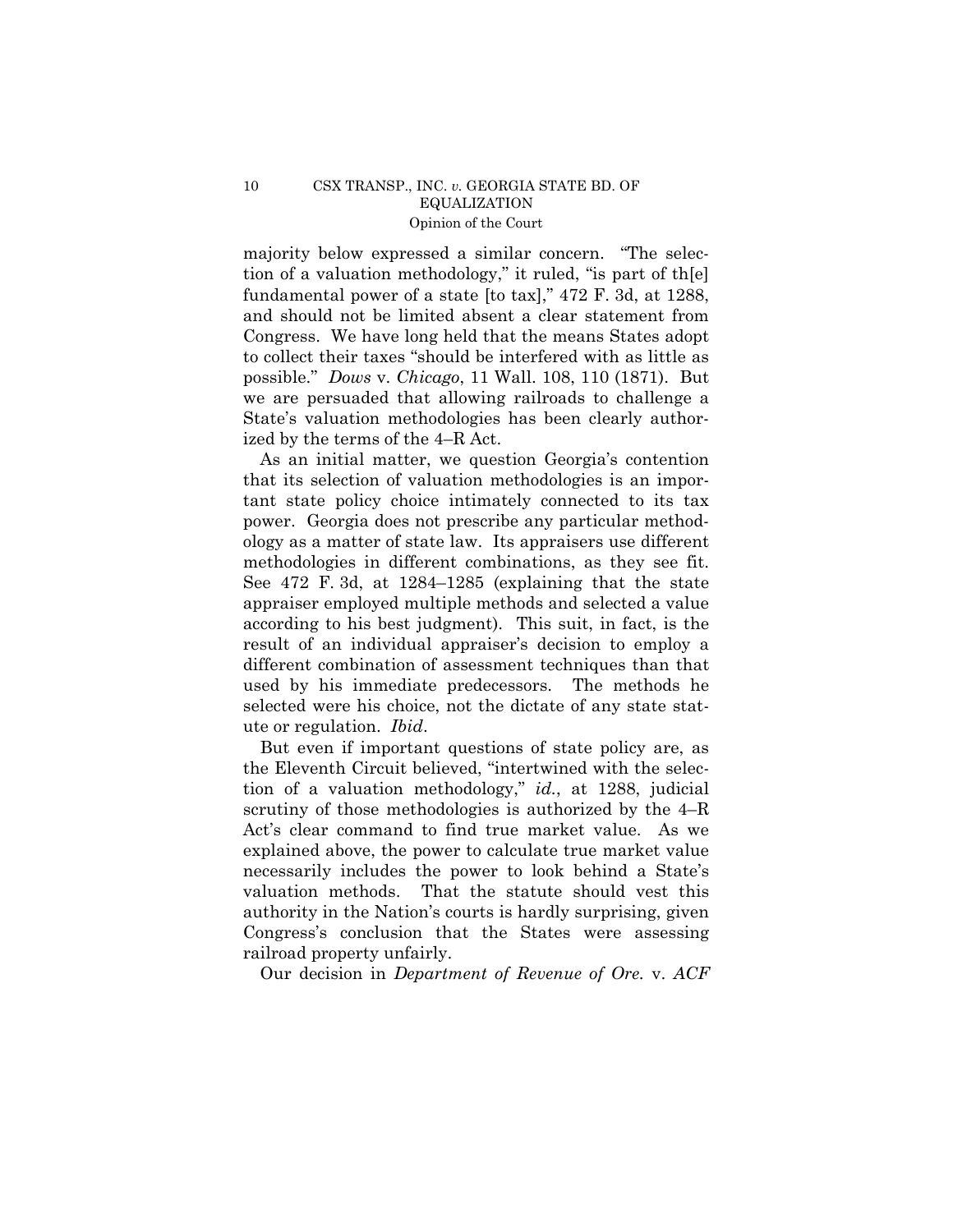*Industries, Inc.*, 510 U. S. 332 (1994), is not to the contrary. That case concerned a different provision of the 4–R Act—namely, the command in §11501(b)(4) preventing a State from "[i]mpos[ing] another tax that discriminates against a rail carrier providing transportation" in the taxing jurisdiction. This bar on facially discriminatory taxes, we held, did not prevent a State from exempting certain nonrailroad property from otherwise generally applicable ad valorem taxes. *ACF Industries*, 510 U. S., at 343. At the time the 4–R Act was adopted, a majority of States exempted one or more classes of business property from ad valorem taxation, "including business inventories, raw materials used in textile manufacturing, . . . and mechanics tools," to name just a few. *Id.*, at 344. The States had provided such property tax exemptions for years. In the face of this widespread and historical practice, we declined to read the 4–R Act to prohibit a type of tax exemption the text did not expressly mention. *Ibid.*

 By contrast, we pointedly noted that the Act "prohibit[s] discriminatory tax rates and assessment ratios in no uncertain terms . . . and set[s] forth precise standards for judicial scrutiny of challenged rate and assessment practices." *Id.*, at 343. Georgia's claim that court review of state valuation methodologies is not authorized by a clear statement in the Act ignores the statute's explicit prohibition of discriminatory assessment ratios. A district court cannot accurately calculate or compare those ratios without determining true market value. Congress clearly permitted courts to question state valuation methodologies when it banned discriminatory assessment ratios and made true market value a question to be litigated in federal court.

 Georgia also protests that our interpretation will destroy the States' discretion to choose their own valuation methodologies. We disagree. A State may use whatever method or methods it likes, so long as the result is not